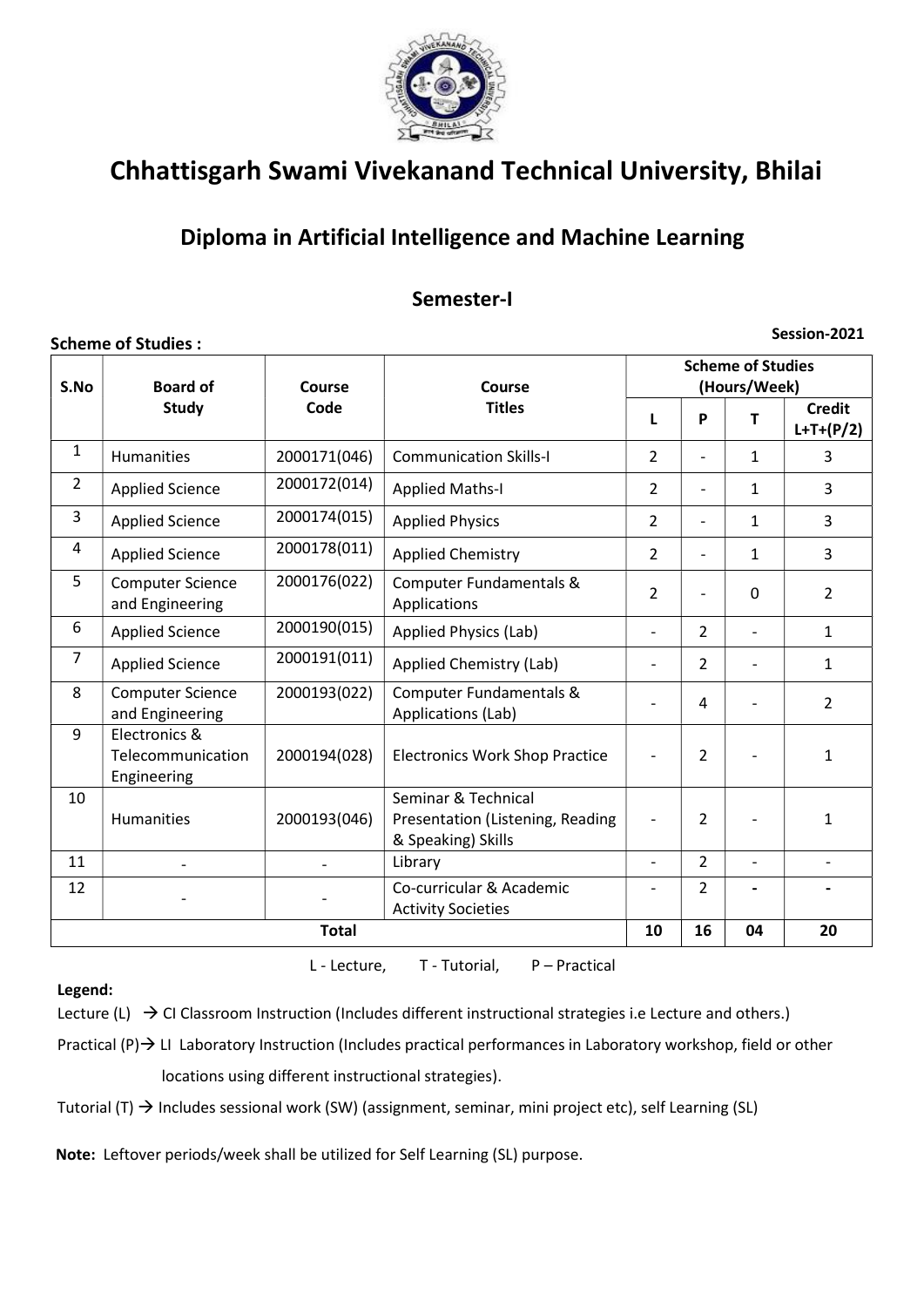

## Diploma in Artificial Intelligence and Machine Learning

### Semester-I

#### Scheme of Examination:

Session-2021

| S.No           | <b>Board of</b><br><b>Study</b>                   | Course<br>Code | Course<br><b>Titles</b>                                                       | <b>Scheme of Examination</b> |           |                          |                  |           |              |  |
|----------------|---------------------------------------------------|----------------|-------------------------------------------------------------------------------|------------------------------|-----------|--------------------------|------------------|-----------|--------------|--|
|                |                                                   |                |                                                                               | <b>Theory</b>                |           |                          | <b>Practical</b> |           | <b>Total</b> |  |
|                |                                                   |                |                                                                               | <b>ESE</b>                   | <b>CT</b> | <b>TA</b>                | <b>ESE</b>       | <b>TA</b> | <b>Marks</b> |  |
| $\mathbf{1}$   | <b>Humanities</b>                                 | 2000171(046)   | Communication Skills-I                                                        | 70                           | 20        | 30                       |                  |           | 120          |  |
| $\overline{2}$ | Applied Science                                   | 2000172(014)   | Applied Maths-I                                                               | 70                           | 20        | 30                       |                  |           | 120          |  |
| 3              | Applied Science                                   | 2000174(015)   | <b>Applied Physics</b>                                                        | 70                           | 20        | 30                       | ٠                |           | 120          |  |
| 4              | Applied Science                                   |                | 2000178(011) Applied Chemistry                                                | 70                           | 20        | 30                       |                  |           | 120          |  |
| 5              | Computer Science<br>and Engineering               | 2000176(022)   | Computer Fundamentals &<br>Applications                                       | 70                           | 20        | 30                       | ٠                |           | 120          |  |
| 6              | <b>Applied Science</b>                            | 2000190(015)   | Applied Physics (Lab)                                                         |                              |           | $\overline{\phantom{0}}$ | 30               | 50        | 80           |  |
| $\overline{7}$ | Applied Science                                   | 2000191(011)   | Applied Chemistry (Lab)                                                       |                              |           |                          | 30               | 50        | 80           |  |
| 8              | Computer Science<br>and Engineering               | 2000193(022)   | Computer Fundamentals &<br>Applications (Lab)                                 |                              |           |                          | 30               | 50        | 80           |  |
| 9              | Electronics &<br>Telecommunication<br>Engineering | 2000194(028)   | Electronics Work Shop Practice                                                |                              |           |                          | 30               | 70        | 100          |  |
| 10             | Humanities                                        | 2000193(046)   | Seminar & Technical<br>Presentation (Listening,<br>Reading & Speaking) Skills |                              |           |                          | ٠                | 60        | 60           |  |
|                | <b>Total</b>                                      |                |                                                                               |                              | 100       | 150                      | 120              | 280       | 1000         |  |

ESE: End of Semester Exam, CT: Class Test, TA: Teachers Assessment

Legend: PRA: Process Assessment, PDA: Product Assessment

- Note : i. TA in Theory includes Sessional work (SW) and Attandance (ATT) with weightage of 70% and 30% of total respectively.
	- ii. TA in Practical includes performance of PRA, PDA and Viva-Voce with weightage of 50%, 40% and 10% of total respectively.
	- iii. 85% attendance is essential in theory & Practical classes to appear in examination.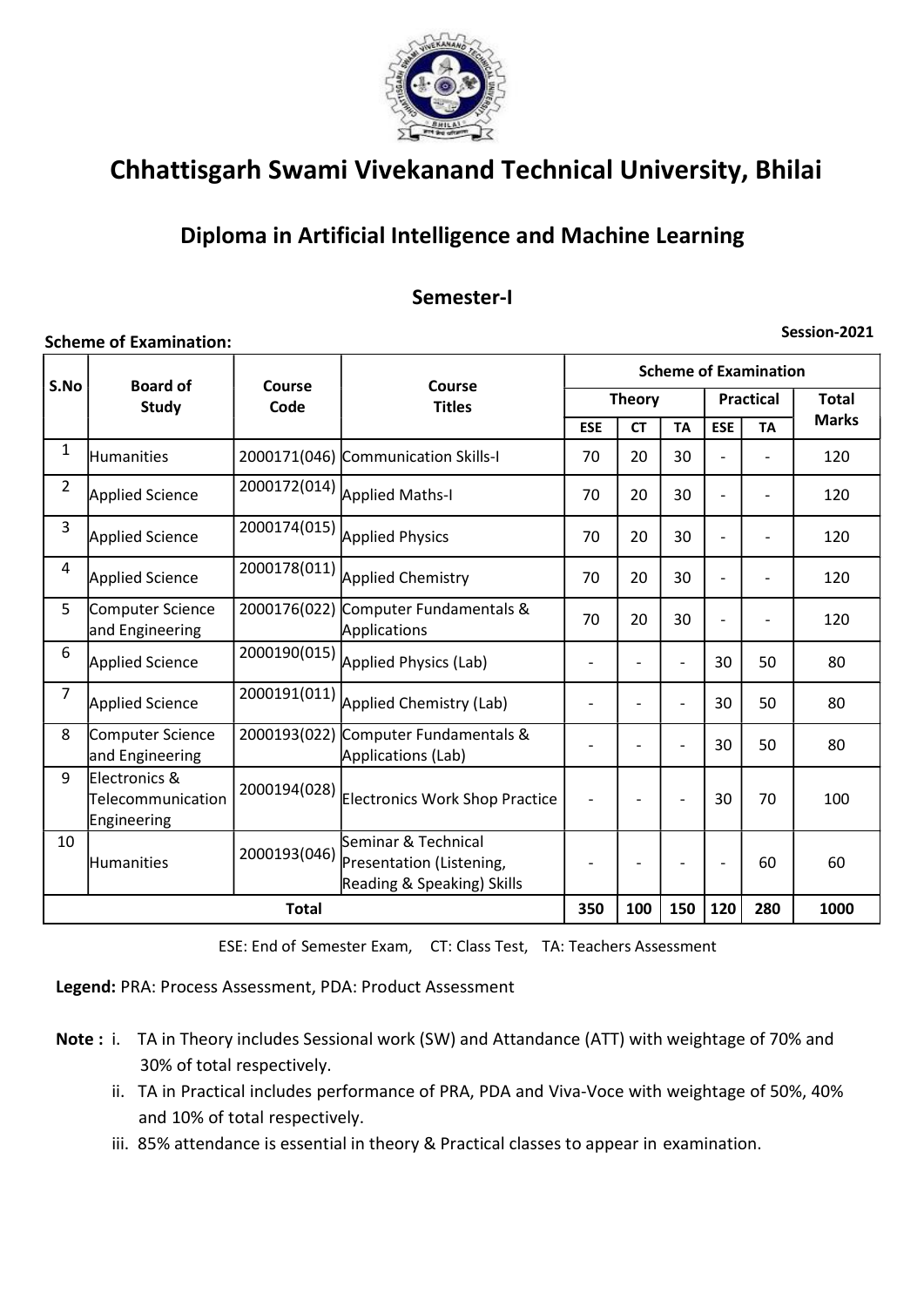

## Diploma in Artificial Intelligence and Machine Learning

### Semester-II

### Scheme of Studies:

Session-2021

| S.No           | <b>Board of</b>                                               | Course       | Course                                                                               | <b>Scheme of Studies</b><br>(Hours/Week) |                          |                          |                              |  |
|----------------|---------------------------------------------------------------|--------------|--------------------------------------------------------------------------------------|------------------------------------------|--------------------------|--------------------------|------------------------------|--|
|                | <b>Study</b>                                                  | Code         | <b>Titles</b>                                                                        | L                                        | P                        | т                        | <b>Credit</b><br>$L+T+(P/2)$ |  |
| $\mathbf{1}$   | <b>Humanities</b>                                             | 2000271(046) | Communication Skills-II                                                              | $\overline{2}$                           |                          | $\mathbf{1}$             | 3                            |  |
| $\overline{2}$ | Applied Science                                               | 2000272(014) | Applied Maths-II                                                                     | $\overline{2}$                           | $\overline{\phantom{0}}$ | $\mathbf{1}$             | 3                            |  |
| 3              | Civil Engineering                                             | 2000273(020) | Environmental Engineering &<br>Sustainable Development                               | $\overline{2}$                           |                          | $\mathbf{1}$             | 3                            |  |
| $\overline{4}$ | Computer Science<br>and Engineering                           | 2022274(022) | Programming in 'C'                                                                   | $\overline{2}$                           |                          | 1                        | 3                            |  |
| 5              | Electronics &<br>Telecommunication<br>Engineering             | 2028275(028) | <b>Basic Electronics Engineering</b>                                                 | $\overline{2}$                           |                          | $\mathbf{1}$             | 3                            |  |
| 6              | Computer Science<br>and Engineering                           | 2022290(022) | Programming in 'C' (Lab)                                                             |                                          | 4                        |                          | $\overline{2}$               |  |
| $\overline{7}$ | Electronics &<br>$\textsf{Telecommunication} $<br>Engineering |              | 2028291(028) Basic Electronics Engineering (Lab)                                     | $\overline{\phantom{a}}$                 | 4                        |                          | $\overline{2}$               |  |
| 8              | Humanities                                                    | 2000292(046) | Seminar & Technical Presentation<br>(Personality Development &<br>Leadership) Skills |                                          | $\overline{2}$           |                          | $\mathbf{1}$                 |  |
| 9              |                                                               |              | Library                                                                              | $\overline{\phantom{a}}$                 | $\overline{2}$           | $\overline{\phantom{0}}$ |                              |  |
| 10             |                                                               |              | Co-curricular & Academic Activity<br>Societies                                       |                                          | $\overline{2}$           |                          |                              |  |
|                |                                                               | <b>Total</b> |                                                                                      | 10                                       | 14                       | 05                       | 20                           |  |

L - Lecture, T - Tutorial, P – Practical

#### Legend:

Lecture (L)  $\rightarrow$  CI Classroom Instruction (Includes different instructional strategies i.e Lecture and others.) Practical  $(P)$   $\rightarrow$  LI Laboratory Instruction (Includes practical performances in Laboratory workshop, field or other locations using different instructional strategies).

Tutorial (T)  $\rightarrow$  Includes sessional work (SW) (assignment, seminar, mini project etc), self Learning (SL)

Note: Leftover periods/week shall be utilized for Self Learning (SL) purpose.